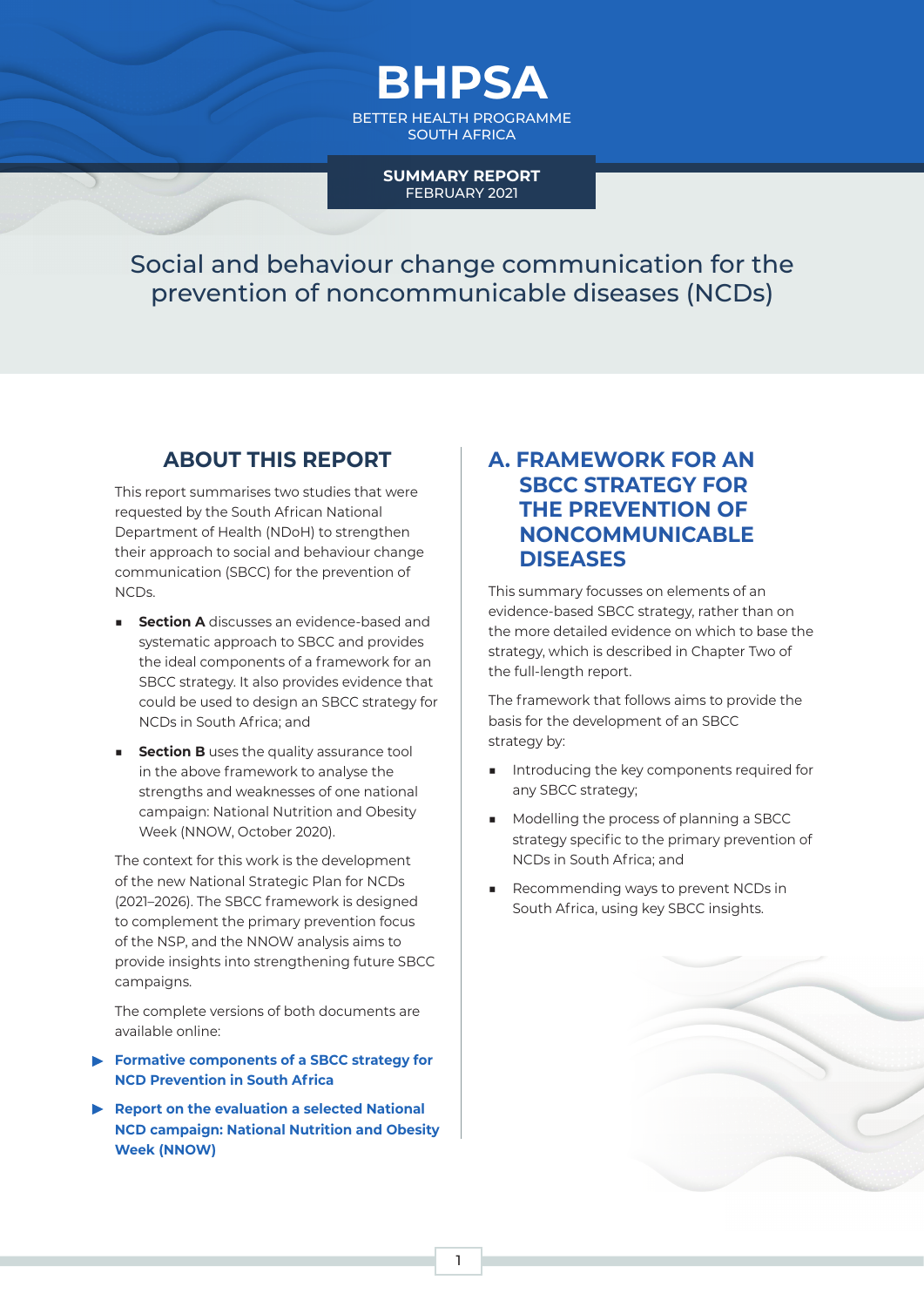#### ■ **Figure 1: SBCC framework**

#### **Key elements of an effective SBCC strategy** The report provides step-bystep insights into how an SBCC strategy for NCD prevention could be designed using evidence and best practices. Key elements of an SBCC framework are summarised in Figure 1 and discussed in more detail below. Phased planning Life course approach **Quality** assurance Elements of a social behavioural change communication strategy Objectives and strategy Based on theory and evidence Gender and social inclusion and stigma Audience analysis Participatory and multisectoral

#### **1. Planned process**

The planning framework for the SBCC process includes the following sequential phases:

- **Inquiry phase:** To understand the national situation and audiences. This situational analysis report culminates in a clear problem statement.
- **Design phase:** To prioritise audiences, based on the evidence above, to develop an SBCC strategy.
- **Execute and test phase:** To rigorously test any communication products or processes proposed in the strategy.
- **Implementation and monitoring phases** of the final strategy.
- **Evaluation phase:** This often leads to adaptations or replanning for the next programme cycle, based on results.

#### **2. Based on theory and evidence**

The recommended theoretical approach to SBCC is based on a socioecological model that illustrates how social and structural environments influence individuals and the decisions they make. The political and economic environments of a society influence community dynamics and vice versa, as shown in Figure 2 below.

The socioecological model is used to analyse the context and design and plan SBCC strategies for different audiences and across different NCD prevention programmes.

The inquiry phase of the planning process for any SBCC programme must be based on different types of evidence available on both the intended audience and the NCD landscape. Evidence types include social, epidemiological, environmental, behavioural and evidence on the efficacy of possible interventions.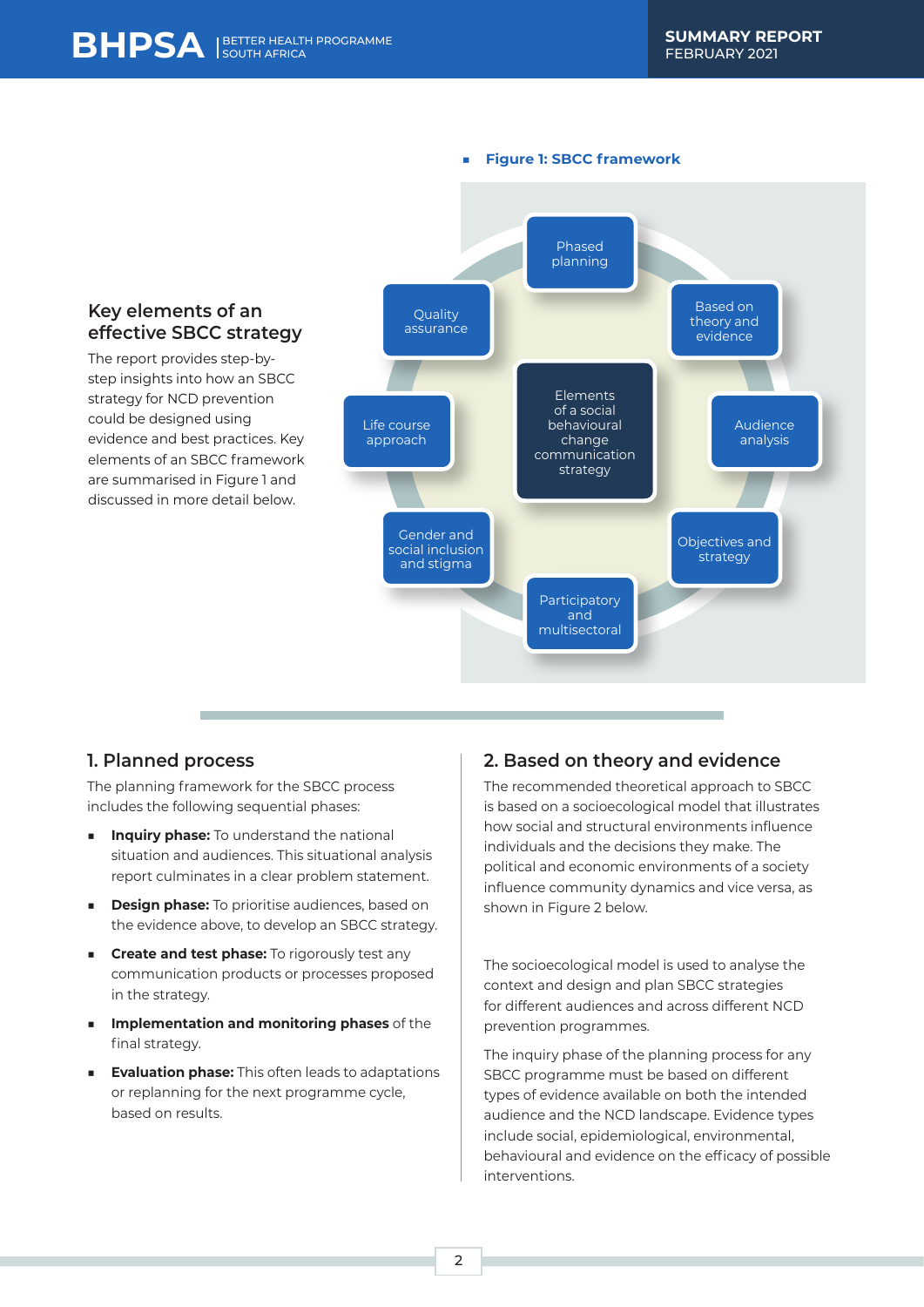

## **STANDARDS FOR SBCC QUALITY**

- Follow a planned process
- Draw on context-relevant evidence
- Ground in theory, from inquiry until evaluation
- Apply audience insight and segmentation
- Define communication objectives
- Use a mix of strategic approaches, aligned to communication objectives
- Model participatory approaches
- Support multi-sectoral action
- Promote gender equity and social inclusion
- Avoid stigmatising people or conditions
- Reflect a life-course perspective

## **3. Audience specific**

The audience is the group of people for whom (or with whom) the strategy is designed. Audiences are divided into:

- **Primary audience:** The group that will benefit from the changes (e.g. adolescent girls);
- **Influencing audiences:** Those who influence the primary audience (e.g. peers of adolescent girls); and
- **Target audience:** This is the group for whom the specific communication strategy is designed. The target audience may be the same as the primary audience, but may also be those who have most agency in change (e.g. adolescent caregivers).

## **4. Clear SBCC objectives**

Spelling out clear communication objectives is fundamental to SBCC. Communication objectives seek to focus on the underlying factors of the behaviours that are barriers to change, or that may facilitate behaviour change. In this way communication or SBCC objectives are different to programme objectives. For example, a programme objective might be '*increasing physical activity in adolescent girls'*, while the communication objective for that programme would be '*increasing self-efficacy to participate in school sport*' and the

strategy would then be focussed on the full range of activities that could do this.

#### **5. Strategic approaches**

SBCC operates through three main strategic approaches:

- behaviour change communication that aims to change knowledge and behaviour of individuals;
- social mobilisation for wider participation and ownership;
- and advocacy aimed at raising resources and political and social commitment.

Strategic approaches should specify activities and potential channels appropriate for the audience and context. A channel is the medium through which communication takes place. It can be unidirectional, e.g. television, or one that can enable dialogue, in the case of a training or interpersonal communication.

#### **6. Participatory and multisectoral**

Ideally, a range of partners should be involved in the SBCC planning process and include affected communities and sectors outside of organisations that deal specifically with health, such as the NDoH. **[\(See more on this topic in: Multisectoral](https://hssncds.co.za/component/jdownloads/?task=download.send&id=19:1-1-1-6-multisectoral-and-multi-stakeholder-approaches-to-tackling-ncds-lessons-from-implementation-final-logos&catid=3&m=0&Itemid=351)  [and multistakeholder approaches to tackling](https://hssncds.co.za/component/jdownloads/?task=download.send&id=19:1-1-1-6-multisectoral-and-multi-stakeholder-approaches-to-tackling-ncds-lessons-from-implementation-final-logos&catid=3&m=0&Itemid=351)  [noncommunicable diseases \(NCDs\) available for](https://hssncds.co.za/component/jdownloads/?task=download.send&id=19:1-1-1-6-multisectoral-and-multi-stakeholder-approaches-to-tackling-ncds-lessons-from-implementation-final-logos&catid=3&m=0&Itemid=351)  [download here ...\)](https://hssncds.co.za/component/jdownloads/?task=download.send&id=19:1-1-1-6-multisectoral-and-multi-stakeholder-approaches-to-tackling-ncds-lessons-from-implementation-final-logos&catid=3&m=0&Itemid=351)**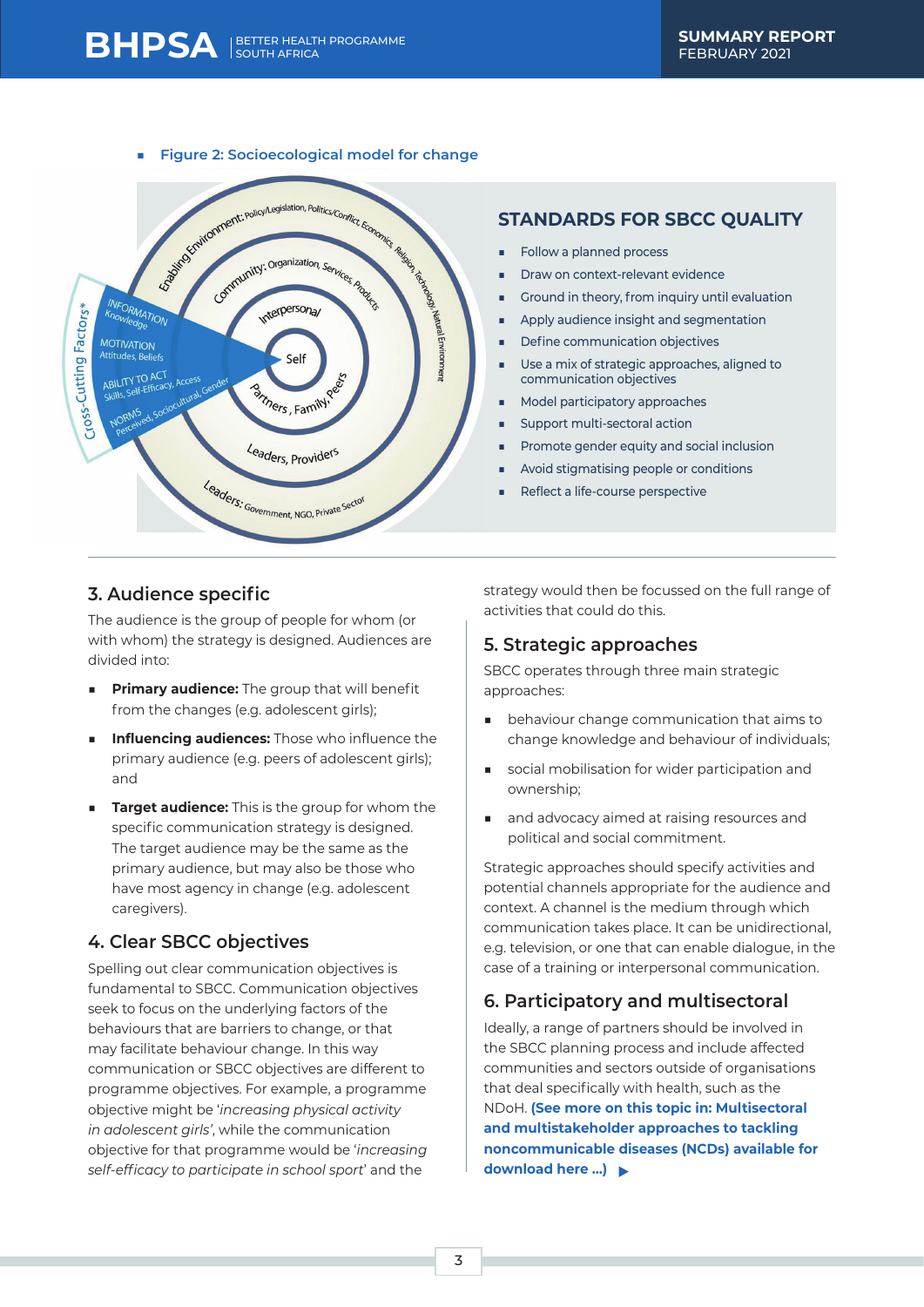## **7. Gender equity, social inclusion and stigma prevention**

Any SBCC strategy should be sensitive to gender inequality and social exclusion and should aim to include strategies to prevent these, as well as preventing stigma.

## **8. Life course approach**

According to estimates by WHO, 70% of premature deaths in adulthood, globally, are due to behaviours that began in adolescence. It is thus important to consider at which life stage we should engage with people to bring about change. For NCD prevention, this requires us to decide when in the life course we are likely to have the biggest impact.

## **9. Quality assurance**

High quality SBCC campaigns should be able to demonstrate that they have been based on the above principles and elements. The report includes a quality assurance tool that can be used to support planning of new campaigns and measure the quality of specific campaigns that have already been conducted. This tool, and its application to one national campaign, is discussed in Section B below.

# **B. EVALUATION OF AN NCD CAMPAIGN: NATIONAL NUTRITION AND OBESITY WEEK (NNOW)**

**Each year the Directorate: Nutrition in the NDoH, commemorates National Nutrition and Obesity Week (NNOW), and in 2020 this campaign took place between 9 and 19 October. This report summarises a rapid evaluation of the 2020 NNOW campaign using the quality assurance tool described in 9, above.** 

## **Background**

The year 2020 marked a particularly important year for nutrition and obesity, as the COVID-19 pandemic demonstrated that poor nutrition (both over- and under-nutrition) and obesity increase vulnerability to COVID-19. In particular, the South African data on severe disease and mortality highlighted the country's NCD epidemic.

This is the context for piloting of the SBCC quality assurance tool. The evaluation was conducted within the COVID-19 context, in a short time frame (November 2020). Through a participatory process, involving interviews with seven key stakeholders, the tool enabled the team to score the performance of the NNOW campaign in four key domains linked to the SBCC quality standards. In addition, documents were used to verify and expand on information from interviews.

## **Four domains**

The four domains in the quality assurance tool are: institutional systems; planning and design; implementation; and monitoring and evaluation.

**1. Institutional systems:** This domain tests the strength of the institution/s leading the campaign. It reviews systems that directly influence SBCC intervention planning and implementation. They include internal SBCC mechanisms; human resource systems; management information; and reporting systems.

**2. Plan and design:** This domain evaluates necessary components for planning and design, such as situation analyses built on evidence; priority setting; and design elements that address the identified health or other social barriers to change, among other key components.

**3. Implement and monitor:** This domain covers best practices for implementing and monitoring SBCC programmes, including the development and use of implementation and monitoring plans; coordinating implementation with other programmes; supervision and mentoring; and having staff and SBCC development plans, etc.

**4. Evaluate, scale and sustain:** This domain covers the components needed to evaluate SBCC and to scale and sustain the programme, including evaluation; documentation and dissemination of results; and how programme data are used for adaptation.